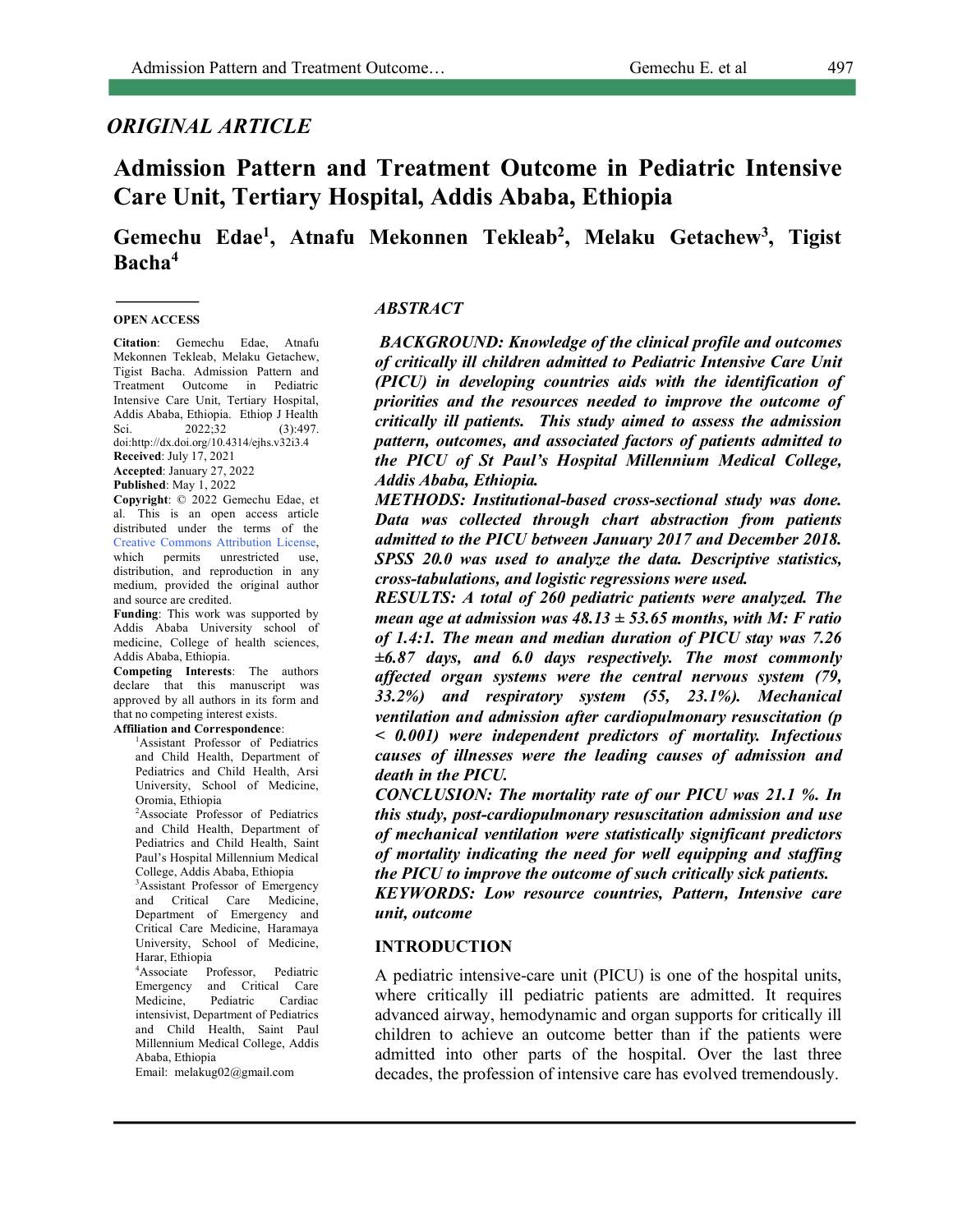Advances in the field of intensive care medicine have greatly improved the care of critically ill patients  $(1, 2)$ .

The intensive care community` in resourcerich countries has amassed great expertise and invested significant resources in the care of critically sick patients (3). Intensive care medicine is a developing discipline in resourcelimited countries (RLC). Financial limitations due to inadequate insurance and national health systems together with severe logistic and educational problems account for high morbidity and mortality rates in ICUs of RLC (4).

Patients' reported disease characteristics and outcomes differ greatly from one population to the others. Also, the ICU mortality varies from setting to setting (5-11). There is an increased risk of mortality for a child admitted to PICU of RLC country than a child admitted to PICU of a resource-rich country due to differences in structure and staffing of the PICUs of the two settings (12). The variation in PICU mortality rate is also observed among hospital settings of developing countries for example 27.1% mortality rate reported from South Africa (13) and 12.9% mortality rate reported from Pakistan (14). Similarly, within the same country, the PICU mortality rate varies from center to center. In Ethiopia, the PICU mortality rate was 8.5% from Ayider Hospital (9), 40.0% from Jimma University hospital (10), and 32.6% from Gondar Hospital (11).

Factors such as the reason of admission, need for mechanical ventilation, Glasgow coma scale, need for inotrope, cardiac arrest during admission, non-reactive pupil on admission, PIM II score, were found to be independent predictors of PICU mortality (9-13, 15).

Information is scarce regarding the admission pattern, outcomes, and associated factors of patients admitted to the PICU in developing countries including Ethiopia. PICU settings in Ethiopia are in the infancy stage. while there are attempts to boost the PICU mortality outcome by training PICU staff, preparing PICU admission and discharge criteria furthermore as developing pediatric treatment protocol, we've to attend to work out the effect of such effort. In addition, the previous few studies that were conducted in Ethiopia revealed the presence of wide variation in the reported

magnitude of PICU mortality across the different hospitals (9,11). Therefore, the need to conduct additional studies across different settings in the country since such information is very vital to convince stakeholders for planning, training, and prioritizing resource allocation to improve patient outcomes.

Therefore, the current study aimed to assess the admission pattern, treatment outcome, and its associated factor of children who were admitted to PICU of Saint Paul's Hospital Millennium Medical College (SPMMC) over 2 years period.

# **METHODS**

**Setting and study period**: An institutionalbased cross-sectional study was conducted at a tertiary hospital, Saint Paul's Hospital Millennium Medical College (SPHMMC), located in Addis Ababa, Ethiopia. It is established in 1969 and it is one of the largest teaching and referral hospitals in Ethiopia with 392 beds, an annual average of 200,000 patients, and a catchment population of over 5 million. The PICU at SPMMC was established in 2016. The Department of Pediatrics and Child Health of the hospital runs PICU with a four-bed capacity which is equipped with four mechanical ventilators. Pediatric patients admitted to the PICU during the period from January 2017 to December 2018 were included in the study. The PICU was staffed with general pediatricians, rotating pediatric residents, one pulmonology critical care fellow, and one par time pediatric emergency and critical care physician. The nurse-to-patient ratio was 1:2. The nurses didn't receive advanced level training in pediatric intensive care (Obtained from SPHMMC pediatrics and child health department).

**Study design and population**: All pediatric patients one month to fourteen years of age and admitted to Saint Paul's Hospital Millennium Medical College PICU during the study period were included. Data were collected through chart review. Charts of pediatric patients who were admitted to the PICU during the study period were retrieved from the record office by using the patient medical registration number which was obtained from the registration logbook found in the PICU.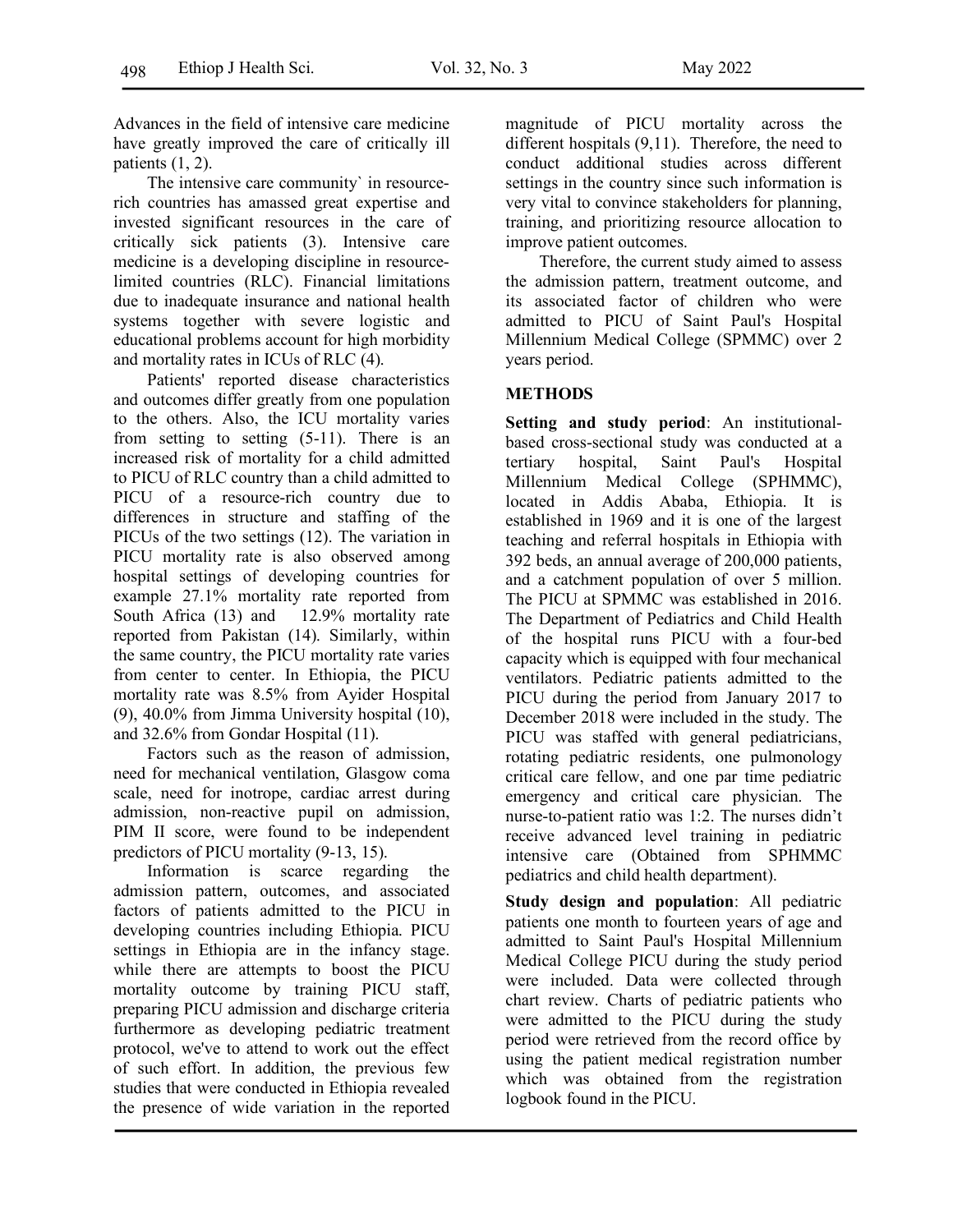**Data collection procedures**: Trained data collectors reviewed the following information about the study subjects: age, sex, address, admission diagnosis, admission source, need for mechanical ventilation, duration of a mechanical ventilator, vasopressor use, nutritional status, cardiopulmonary resuscitation, presence of hospital-acquired infection, length of stay, and patient outcome. Charts with incomplete data and patients who stayed less than two hours in the PICU were excluded from the study since there was no adequate time to provide PICU care for such patients.

**Statistical analysis**: The data was analyzed using SPSS version 25.0. Descriptive statistics were used to examine the characteristics of study participants. Logistic regressions with a 95% confidence interval (CI) were utilized to find out the statistical significance. Binary logistic regression was done to identify the crude odds ratio (COR); those variables, which were found significant by COR value was introduced to multiple logistic regression to identify significant associated factors.  $P < 0.05$  was used to declare association. The Hosmer-Lemeshow goodness of fit test was done for the model test and it is fit since the p-value  $> 0.05$ .

## **For this study, the following operational definitions are used.**

**Length of hospital stay**: is the time from admission to disposition (discharge to the ward or home or death).

**Hospital-acquired infection**: is an infection acquired after 48hr of admission or patient within 7 days of discharge.

**Primary diagnosis:** is the condition established after study to be chiefly responsible for occasioning the admission of the patient to the hospital for care.

**Comorbidity**: chronic or long-term conditions more than one disease or condition is present in the same person at the same time.

**Ethics considerations**: The Institutional Review Board (IRB) of St Paul's Hospital Millennium Medical College provided ethical approval. The ethical clearance was also obtained from Addis Ababa University, College of Health Sciences, departments of Emergency Medicine and Pediatrics, and the child Health research and publication Committee. Additionally, the confidentiality of all the data was seriously respected by not mentioning patients' identifiers in the questionnaire and unauthorized individuals were not allowed to access the data which was collected by using a passwordprotected computer.

# **RESULTS**

**Demographic Characteristic of the study participants**: A total of 260 participants were included in this study. In this study, the response rate was 89.7%. About 153 (58.8 %) of the participants were male and the mean age of participants was  $48.13 \pm 53.65$  months, with 153 (58.8 %) of the 260 patients being male (Table 1).

The sources of PICU patient admissions were emergency unit 136(52.3%) patients, ward 71(27.3%) patients, and outpatient department 53(20.4%) patients. The majority of the patients (98.1%) were admitted to the PICU for the first time. Most of the patients were transferred from other public hospitals, 164 (63.1 %), while only 21 (8.1 %) were admitted from private health facilities (Table 1).

Two hundred twenty-six (86.9%) of the patients were admitted for medical reasons and the remaining patients were admitted either for surgical or both surgical and medical conditions. Cough, gastrointestinal complaints, fast breathing, generalized body swelling, and loss of consciousness were the common presentation of the participants in this study, which is 14.6%, 14.6%, 12.7%, 10.8%, and 10.0% respectively. The median duration of presenting symptoms was 4 hours.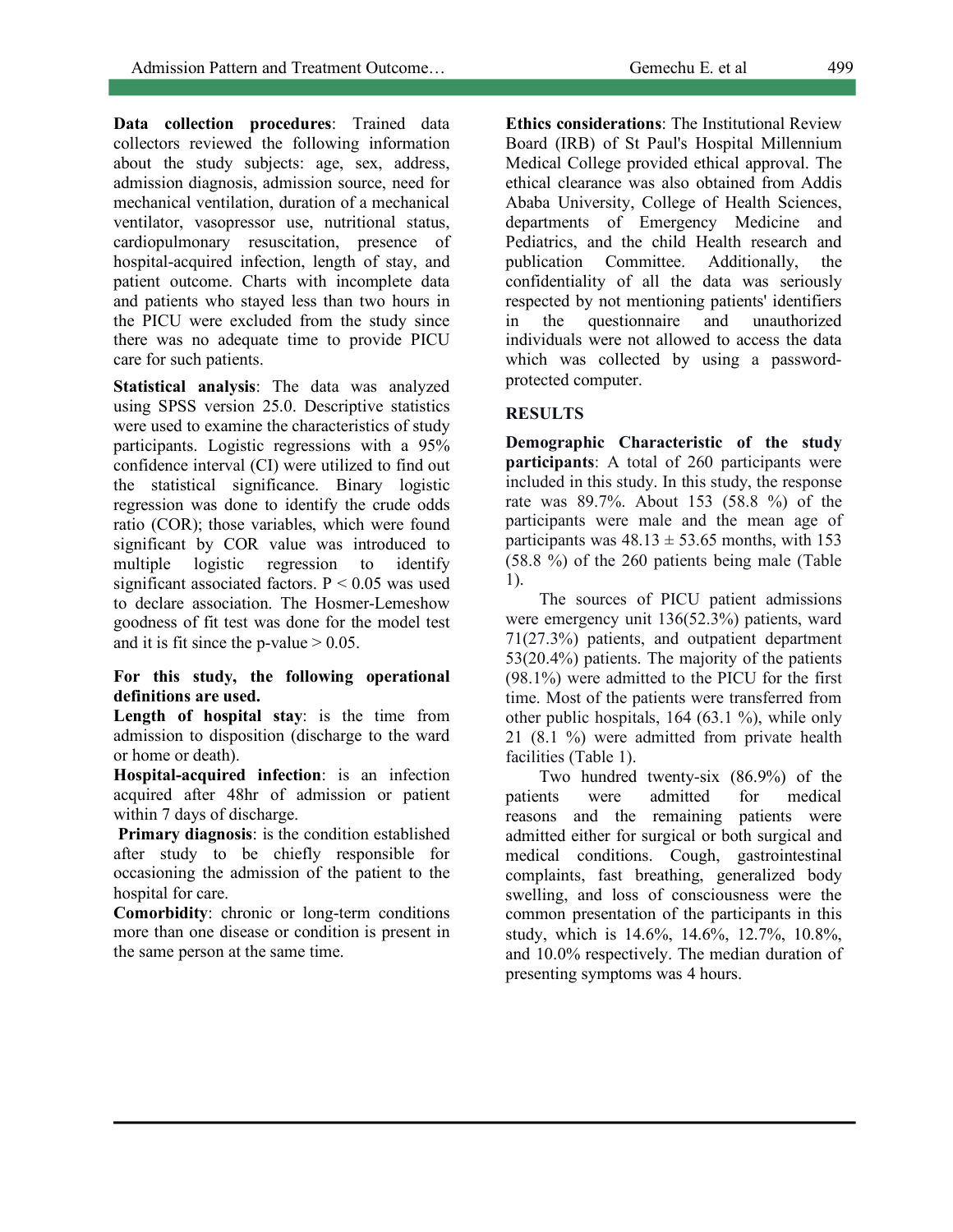| Variable                   | Category              | Frequency ( $n = 260$ ) | (%)  |
|----------------------------|-----------------------|-------------------------|------|
| Age (year)                 | $\leq1$               | 101                     | 38.7 |
|                            | $1 - 2$               | 31                      | 11.9 |
|                            | $2 - 5$               | 39                      | 15.0 |
|                            | $5 - 12$              | 51                      | 19.6 |
|                            | $12 - 18$             | 33                      | 12.9 |
| <b>Sex</b>                 | Male                  | 153                     | 58.8 |
|                            | Female                | 107                     | 41.2 |
| <b>Region</b>              | Oromia                | 140                     | 53.8 |
|                            | Addis Ababa           | 91                      | 35.0 |
|                            | Amhara                | 12                      | 4.6  |
|                            | SNNPR#                | 11                      | 4.2  |
|                            | Tigray                | 4                       | 1.5  |
|                            | Others*               | $\overline{2}$          | 0.8  |
| <b>Source of admission</b> | <b>Emergency Room</b> | 136                     | 52.3 |
|                            | Pediatric Ward        | 71                      | 27.3 |
|                            | Home/OPD              | 50                      | 19.2 |
|                            | <b>NICU</b>           | $\overline{3}$          | 1.2  |
| <b>Transferred</b><br>from | Public                | 164                     | 63.1 |
| other hospitals            | Private facility      | 21                      | 8.1  |
|                            | Not transferred       | 75                      | 28.8 |

Table 1: Sociodemographic characteristic of the patients admitted to SPHMMC PICU (Sept. 2017 to Dec. 2018).

\*Gambella, Somali, Benishangul, Dire Dawa, Afar, #Southern, Nations, Nationalities, and Peoples' Region

The top five primary diseases during admission were Acute Kidney Injury (14.2%), Meningitis (12.3%), Pneumonia (11.5%), Congestive heart failure (10.4%), and Septic shock (7.3%) (Table 2).

Among the infectious primary diagnoses, more than half (56.3%) of commonly affected systems were Neurologic (33.2%) and Respiratory system (23.1%). On the other hand, among the non-infectious cause of primary diagnoses, Cardiovascular, Neurologic, and renal were, 29.2%, 25.0% & 16.7%, respectively.

Overall, only one-third, 83 (31.9%) of the patients had various comorbid illnesses. The frequently identified underlying diseases were congenital heart disease in 10 (3.8%), Down syndrome in 9 (3.5%), chronic renal diseases in 9 (3.5%), and other illnesses. The prevalence of severe acute malnutrition and moderate acute malnutrition were,13.8% and 21.2%, respectively. Among 223 patients tested for human immunodeficiency virus, 10 (3.8%) were identified positive while 213 were negative.

The overall PICU stay ranged from half a day to 60 days with a mean of 7.26  $\pm$ 6.87, the median being 6.0 days. The majority of the patients 164 (63.1%) stayed for  $2 - 7$  days, the other significant proportion of 61 (23.5%) stayed for 8 to 14 days.

Twenty-nine (11.2%) patients were put on a mechanical ventilator and 10 (34.5%) of them died. The mean duration of support lasted  $6.4 \pm$ 8.1 days. Among intubated patients, the most frequently used weaning modes were Pressure support (PS) ventilation 17 (6.5%) followed by CPAP only which was employed in 13 (5%).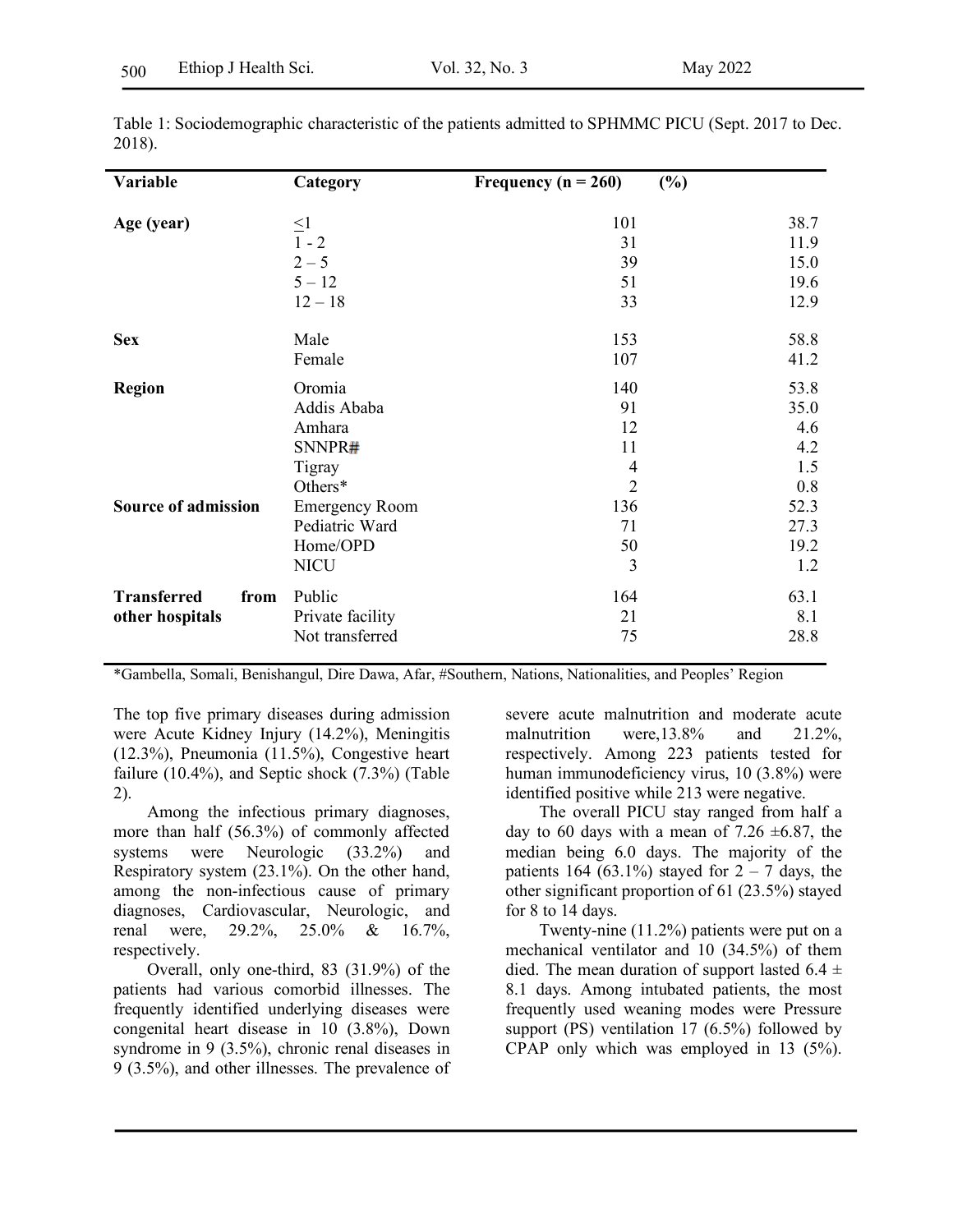| <b>Primary diagnosis</b>                       | Frequency ( $n = 260$ ) | Percent |
|------------------------------------------------|-------------------------|---------|
| Acute Kidney Injury                            | 37                      | 14.2    |
| Meningitis                                     | 32                      | 12.3    |
| Severe community-acquired pneumonia            | 30                      | 11.5    |
| <b>Congestive Heart Failure</b>                | 27                      | 10.4    |
| Septic Shock                                   | 19                      | 7.3     |
| Late-Onset Neonatal Sepsis                     | 14                      | 5.4     |
| Guillain Barre Syndrome                        | 12                      | 4.6     |
| Complicated tuberculosis                       | 11                      | 4.2     |
| Acute on Chronic Kidney Disease                | 10                      | 3.8     |
| Coma secondary to Poisoning                    | 9                       | 3.5     |
| Acute gastro enteritis with severe dehydration | 8                       | 3.1     |
| Diabetic Ketoacidosis                          | 7                       | 2.7     |
| <b>Status Epilepticus</b>                      | 7                       | 2.7     |
| Airway obstruction                             | 5                       | 1.9     |
| Acute Abdomen                                  | 4                       | 1.6     |
| Disseminated Staph infection (lung, liver)     | 3                       | 1.2     |
| Primary Tetanus                                | 3                       | 1.2     |
| <b>Obstructive Sleep Apnea</b>                 | 3                       | 1.2     |
| Severe anemia                                  | $\overline{\mathbf{3}}$ | 1.5     |
| Cardiogenic shock                              | $\overline{2}$          | 0.8     |
| Anaphylactic shock                             | $\overline{2}$          | 0.8     |
| Perinatal Asphyxia                             | $\overline{2}$          | 0.8     |
| Acute Asthma Exacerbation                      | $\overline{2}$          | 0.8     |
| Others <sup>*</sup>                            | 8                       | 3.2     |

Table 2: Primary diagnosis upon admission among patients admitted to SPHMMC PICU (Sept. 2017 to Dec. 2018).

\*Fulminant hepatitis, complicated measles, hypertensive emergency, and TORCH each accounted for 0.8%

Out of intubated patients, 12 (4.7%) had mechanical ventilation associated complications including 3 (37.5%) ventilator-associated pneumonia, 2 (25.0%) barotrauma, 1 (12.5%) atelectasis along with other complications. Vasopressor agents were used only in 34 (13.1%) of the admitted patients.

**Outcome of patients**: The majority of the patients, 170 (65.4%), were discharged to the pediatric ward while 21 (8.1%) were discharged directly to home and 2 (0.8%) were left against medical advice. In this study, 55 (21.1%) patients died among which 21 (38.2%) were female. The major causes of death were a septic shock in a total of  $24$  (43.6%), followed by respiratory failure in 14 (25.5%), secondary to a severe chest infection, Guillain Barre Syndrome, and various central causes. Cardiogenic shock accounted for 7 (12.7%).

**Factors associated with patient outcome**: In the univariable analysis, age; sex; PICU length of stay; Mechanical ventilator applied; day of admission; hospital-acquired infection; comorbidity; vasopressor use; CPR during admission; and primary diagnosis during admission were analyzed for the outcome of PICU admitted patients. In multivariable analysis, Cardiopulmonary resuscitations during admission, and need for mechanical ventilation were found to have an association with the outcome of patients  $(AOR = 16.78 \text{ } (3.85 -$ 73.13), CI =  $95\%$ : AOR = 2.15 (0.88 - 5.26), CI  $= 95\%$ , respectively) (Table 3).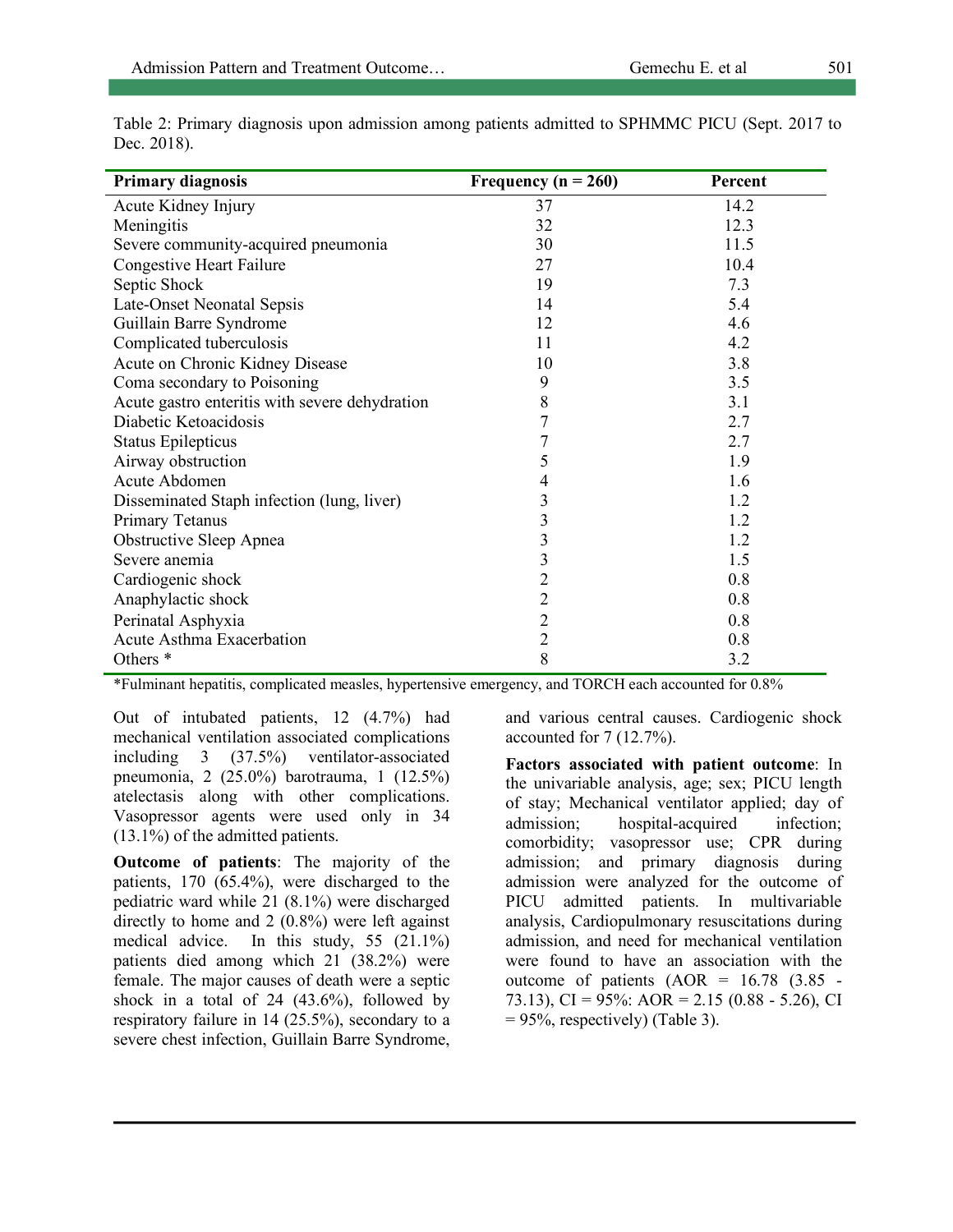| Variable                      | Category       | Death          |                | Crude odds ratio<br>$(95\% \text{ CI})$ | $p-$<br>value | <b>Adjusted</b><br>odds<br>ratio (95% CI) | P-value |
|-------------------------------|----------------|----------------|----------------|-----------------------------------------|---------------|-------------------------------------------|---------|
|                               |                | Yes            | No             |                                         |               |                                           |         |
| $\leq$ 1<br>Age $(yr.)$       |                | 27             | 78             | 3.12(0.68, 14.32)                       | 0.15          |                                           |         |
|                               | $1$ to $2$     | 7              | 24             | 2.63(0.49, 14.17)                       | 0.26          |                                           |         |
|                               | $2$ to $5$     | 10             | 36             | 2.50(0.50, 12.64)                       | 0.27          |                                           |         |
|                               | 5 to 12        | 9              | 49             | 1.62(0.33, 8.40)                        | 0.54          |                                           |         |
|                               | 12 to 18       | $\overline{2}$ | 18             | $\mathbf{1}$                            |               |                                           |         |
| <b>Sex</b>                    | Male           | 34             | 119            | 1.17(0.33, 948)                         | 0.61          |                                           |         |
|                               | Female         | 21             | 86             | 1                                       |               |                                           |         |
| Stay (days)                   | $\leq$ 1       | $\overline{4}$ | 12             | 1.78(0.33, 9.48)                        | 0.50          |                                           |         |
|                               | $2$ to $7$     | 38             | 126            | 1.61(0.45, 5.82)                        | 0.47          |                                           |         |
|                               | 8 to 14        | 10             | 51             | 1.05(0.26, 4.27)                        | 0.95          |                                           |         |
|                               | >14            | 3              | 16             | $\mathbf{1}$                            |               |                                           |         |
| Mechanical                    | Yes            | 10             | 19             | 2.03(1.07, 3.86)                        | 0.03          | 2.15(0.88, 5.26)                          | 0.04    |
| ventilation                   | N <sub>o</sub> | 45             | 186            |                                         |               |                                           |         |
| Hospital-acquired             | Yes            | 7              | 19             | 1.76(0.57, 3.59)                        | 0.45          |                                           |         |
| infection                     | N <sub>0</sub> | 48             | 186            | 1                                       |               |                                           |         |
| Day of admission              | Working day    | 30             | 109            | 1                                       |               |                                           |         |
|                               | Weekend        | 25             | 96             | 1.06(0.58, 1.92)                        | 0.86          |                                           |         |
| Comorbidity                   | Yes            | 18             | 65             | 1.05(0.56, 1.98)                        | 0.89          |                                           |         |
|                               | No             | 37             | 140            | $\mathbf{1}$                            |               |                                           |         |
| Vasopressor used              | Yes            | 10             | 24             | 1.68(0.75, 3.75)                        | 0.21          |                                           |         |
|                               | N <sub>o</sub> | 45             | 181            |                                         |               |                                           |         |
| Cardiopulmonary               | Yes            | $8\,$          | $\mathfrak{Z}$ | 11.46(2.93, 44.85)                      | 0.001         | 16.78(3.85, 73.13)                        | 0.001   |
| resuscitation on<br>admission | N <sub>o</sub> | 47             | 202            | 1                                       |               |                                           |         |
| <b>Primary diagnosis</b>      | Septic shock   | 8              | 11             | 0.36(0.13, 1.03)                        | 0.06          |                                           |         |
|                               | Meningitis     | 6              | 26             | 1.26(0.46, 3.44)                        | 0.65          |                                           |         |
|                               | <b>AKI</b>     | 5              | 32             | 1.86(0.65, 5.33)                        | 0.25          |                                           |         |
|                               | <b>CHF</b>     | 3              | 24             | 2.33(0.64, 8.44)                        | 0.20          |                                           |         |
|                               | Pneumonia      | 6              | 24             | 0.78(0.21, 2.54)                        | 0.77          |                                           |         |
|                               | <b>LONS</b>    | 4              | 14             |                                         | 0.62          |                                           |         |
|                               | Others*        | 23             | 102            | $\mathbf{1}$                            |               |                                           |         |

Table 3: Factors associated with outcome among patients admitted to SPHMMC PICU (Sept. 2017 to Dec. 2018).

\*Guillain Barre Syndrome, Acute gastroenteritis with severe dehydration, Diabetic Ketoacidosis, Airway obstruction, Primary Tetanus, Cardiogenic shock, Status Epilepticus

## **DISCUSSION**

This study aimed to assess the admission pattern and treatment outcome of patients who were admitted to the PICU of St Paul's Hospital Millennium Medical College, Addis Ababa. Our finding indicated that the mean age of the study population at admission was  $48.13 \pm 53.65$  months and medical conditions (86.9%) were the main reasons for PICU admission. The central nervous system (33.2%) and respiratory systems (23.1%) were the leading organs systems that were affected during admission. Of the total, 11.2% of the patients were mechanically ventilated during their PICU stay and the mortality rate of the PICU was 21.1%.

In the current study, 38.7% of patients were infants which was similar to the study conducted in the PICU of Aga Khan University Hospital (AKUH) Pakistan, which was 37% (16). Similar to the findings by Ayder Hospital, the majority of admitted patients to our PICU were patients with a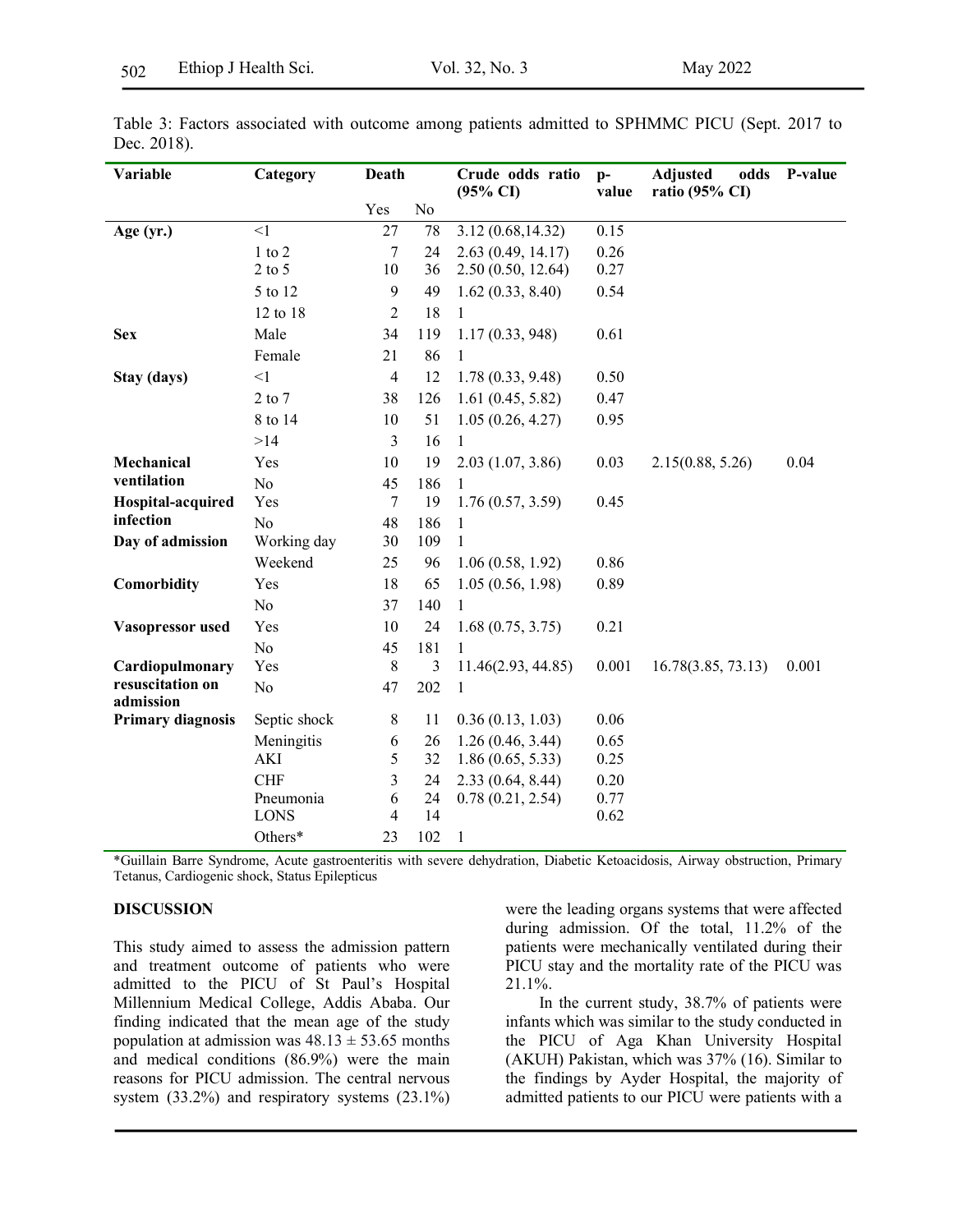medical condition (86.9%) (9). In contrast, the study was conducted in the western part of Ethiopia at Jimma University Hospital, where surgical patients make up a large proportion of ICU patients (10). The difference can be explained by the burden of trauma admission to ICU which was high in Jimma referral hospital. The most common reason for ICU admission was infectious (92 %), with meningitis, pneumonia, and sepsis, which was consistent with previous studies in Ethiopia's Gonder and Jimma university hospitals, as well as Tanzania (10,11,17).

The commonly affected organ systems were the Central nervous system (CNS) (33.2%) and respiratory system (23.1%). Correspondingly, the study that was done by Gonder university hospital found out that CNS (31.5%) and respiratory system (10%) were the organ systems commonly affected among patients who were admitted to the PICU (11). The finding of the current study was also similar to the study done in India and Nepal, of which the major cause of admission was reported to be due to CNS and respiratory system involvement (18,19).

The mortality rate in this study was 21.1%. The previously reported mortality rate varied from 2.1 to 41% (10,11,17-20). Because of lack of resources, developing countries have the highest mortality rates (10,18). Even though our patients' mortality was within the reference range, it was relatively high when compared to recent studies in Nepal (19), and Ethiopia (9) which were 12.6%, and 8.5 %, respectively. This is due to a lack of resources, which results in a higher mortality rate, similar to other resource-limited countries. Additionally, our PICU setup is found in one of the tertiary hospitals in the capital city of Ethiopia for which critically ill children are being referred from different parts of the country. In the absence of well-equipped transportation means for critically ill patients, such a poor referral system by itself harms patient outcomes. The lack of trained Pediatric intensivists also could be a reason for the high PICU mortality rate in our setting as reported by a previous systematic review study which showed low-intensity (no intensivist or elective intensivist consultation) ICU was reported to have a higher ICU mortality rate as compared to the high-intensity (mandatory intensivist consultation or closed ICU) groups (21).

Similar to a study done in Gonder (10%), the proportion of mechanically ventilated patients

among the total number of admitted patients was (11.2 %). The odds of mortality were 2.15-fold higher in a patient who was in a mechanical ventilator than not being in a mechanical ventilator which is statistically significant (p=0.04). This could be explained by late presentations of patients, the scarcity of both invasive and noninvasive monitoring equipment, and the scarcity of a trained pediatrics intensivist and critical care trained specialty. Similar to studies done in Nepal and Ethiopia (9,20), The odds of developing mortality were 16.78 times higher in a patient who was having post cardiopulmonary resuscitation during admission than who doesn't, which is statistically significant ( $p = 0.001$ ). This might be because of the absence of organ support monitoring and management for post-cardiac arrest care in the transferring units in the case of our setting.

In conclusion, this study showed the mortality rate was high (21.1%). The most common causes of admission and death were septic shock and infection of the CNS and respiratory system. In this study, post-cardiopulmonary resuscitation admission and use of a mechanical ventilator were statistically significant predictors of mortality.

The higher PICU mortality rate needs action. Studies have shown that well equipping and staffed PICU with intensivists and other trained professionals improve ICU outcomes. Therefore, we recommend the planners and hospital administrators properly look through variables and address the staffing and equipment problems in the PICU of St Paul's Hospital Millennium Medical College.

The limitations of this study include the fact that data were collected through chart abstraction leading to missing values for some of the variables. Also, since the study was a single-center cross-sectional study, the findings may not be generalizable.

### **REFERENCES**

- 1. Randolph AG, Gonzales CA, Cortellini L, Yeh TS. Growth of pediatric intensive care units in the United States from 1995 to 2001. *J Pediatr.* 2004 Jun;144(6):792–8.
- 2. Embu H, Yiltok S, Isamade E, Nuhu S, Oyeniran O, Uba F. Paediatric admissions and outcome in a general intensive care unit. *Afr J Paediatr Surg.* 2011;8(1):57.